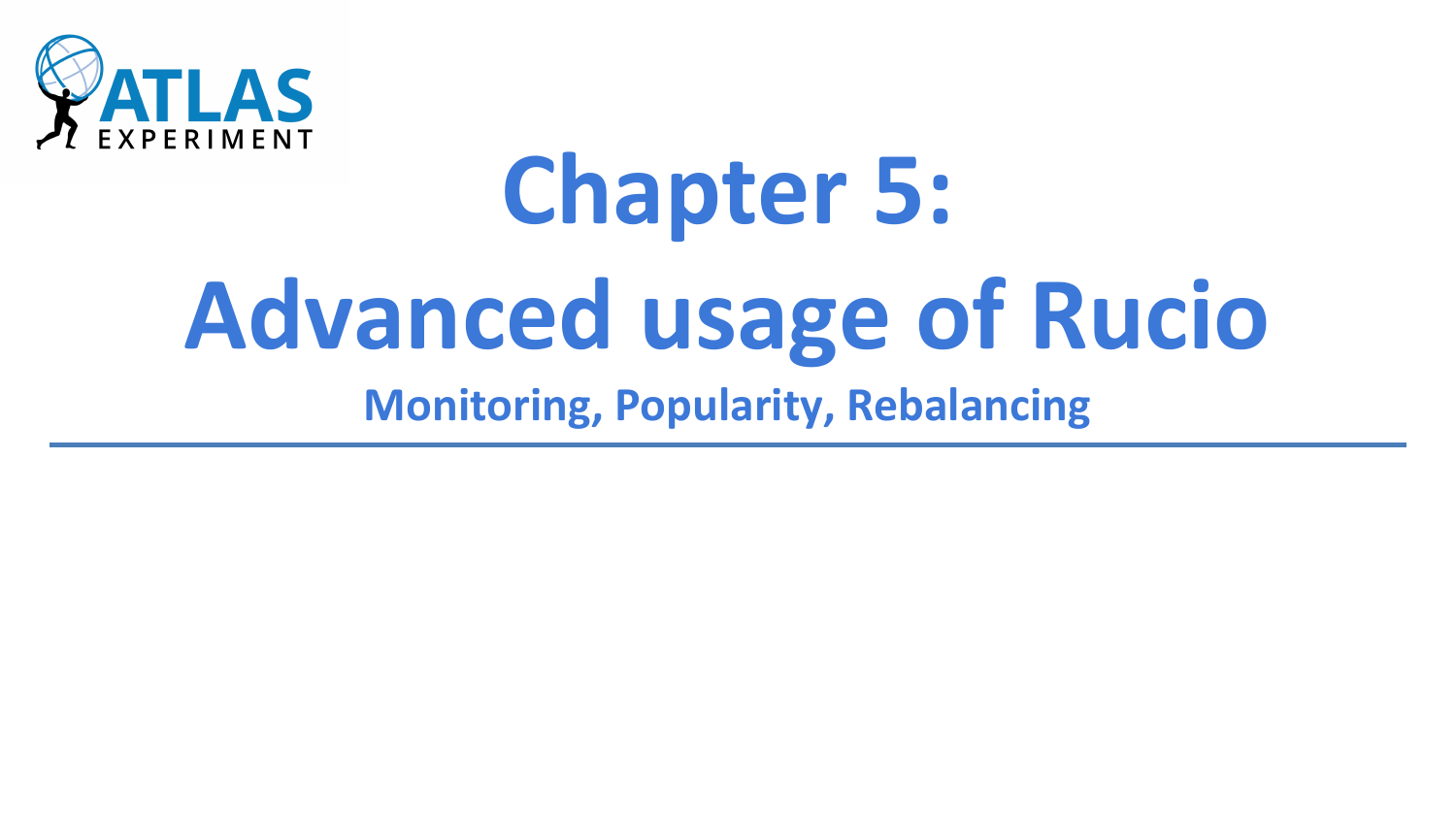### **Overview**

**●** Everything mentioned in this talk is optional and does not have to be used!

#### **●** Monitoring

- **○** Monitoring of internal metrics
- **○** Transfer/deletion monitoring dashboard
- **●** Popularity
	- **○** Popularity based deletion
	- **○** Popularity based replication
- **●** Data Rebalancing
	- **○** Automatic rebalancing of data to free space on full sites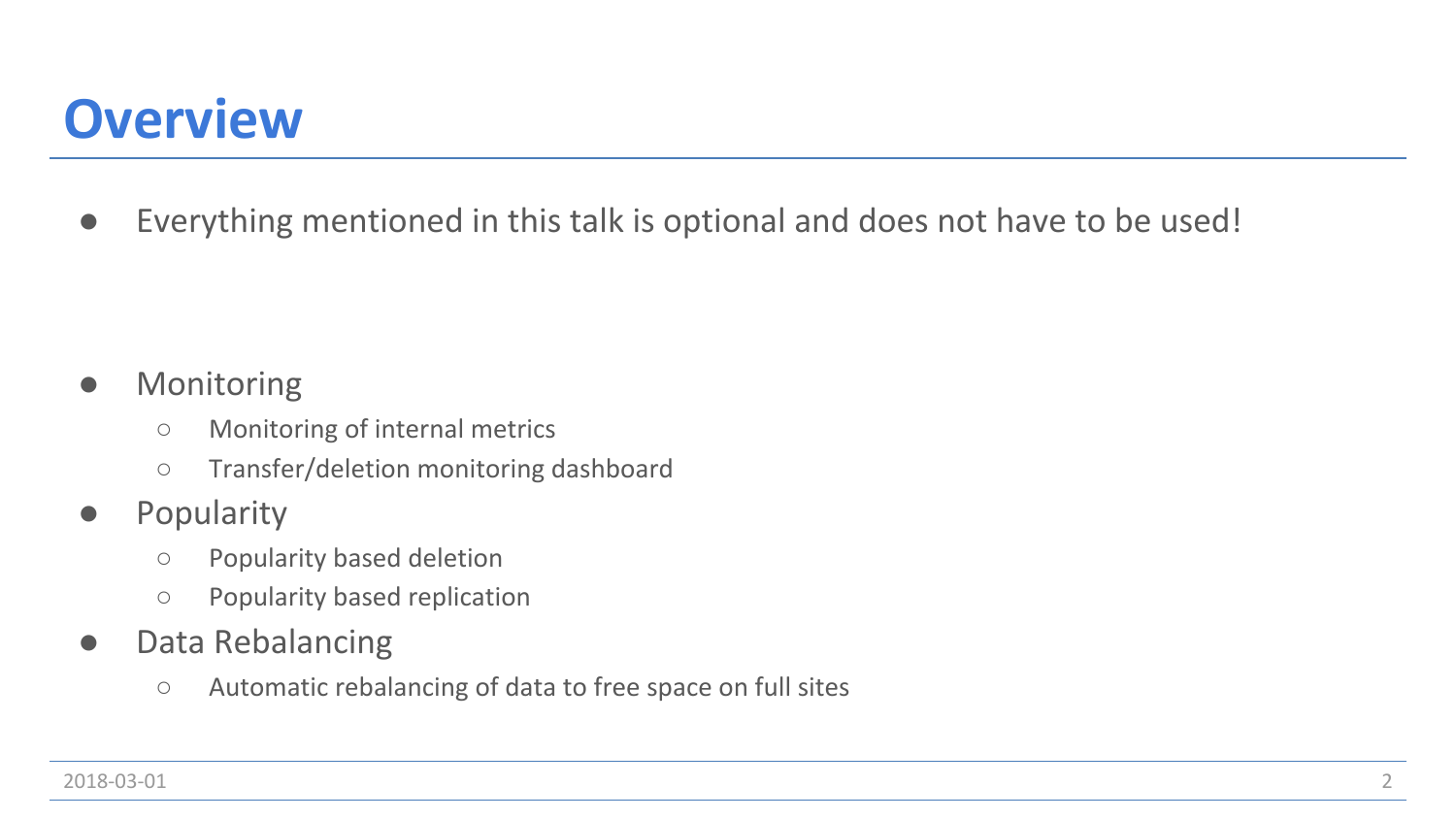# **Internal Monitoring (Graphite/Grafana)**

- Used to monitor internal performance metrics of Rucio servers and daemons, e.g., server response time, submission rates, queued messages, etc.
- **●** Each Rucio component has built-in calls to send metrics to a central Graphite server
- **●** Additionally there are probes that check subsystem states
- **●** Two possible front-ends available
	- **○** Built-in Graphite dashboards
	- **○** Grafana dashboards (see picture)

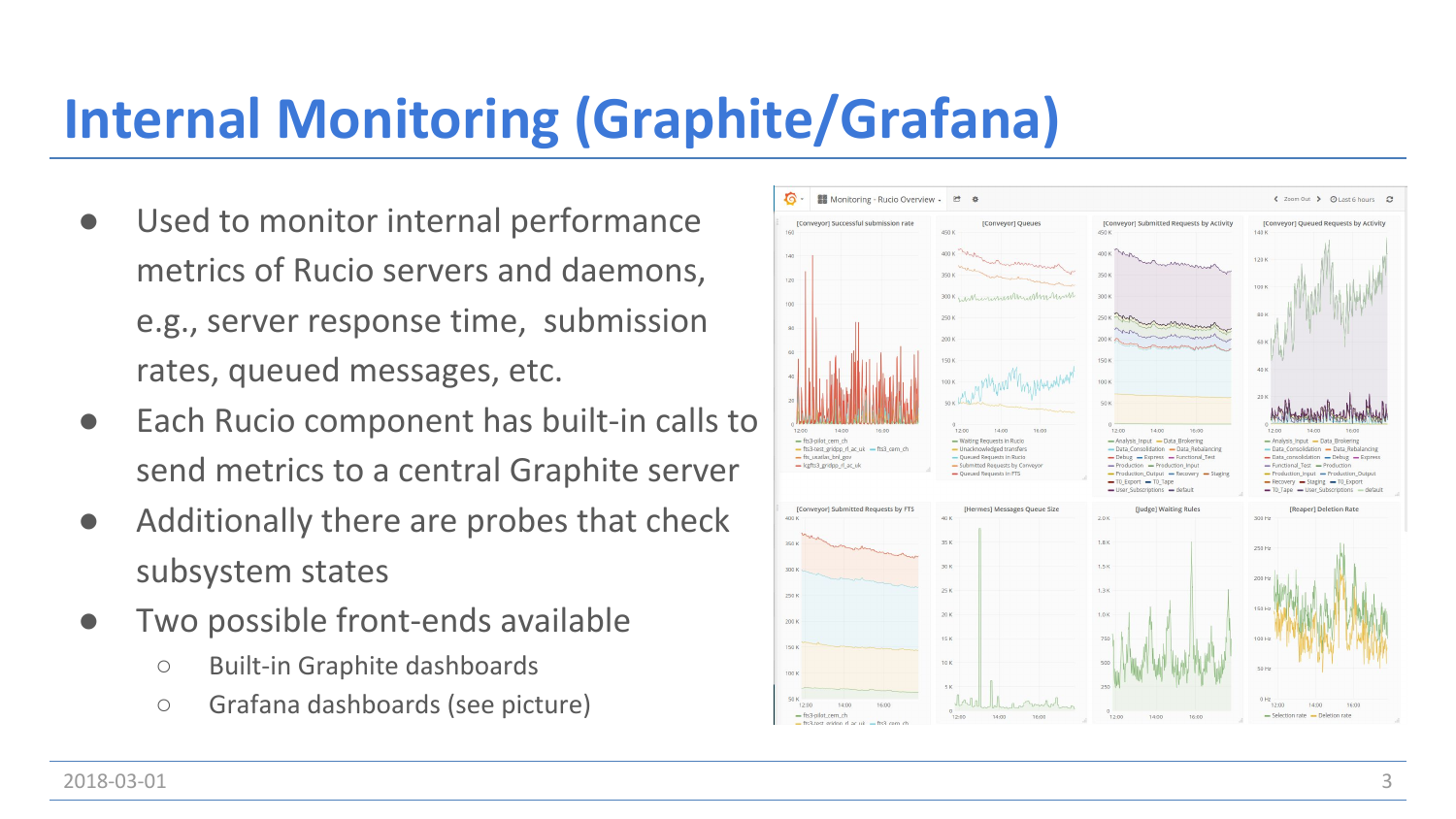### **Internal Monitoring Architecture**



- Easy to set up
	- Docker images available both for Graphite and Grafana
	- Otherwise a manual install is also easily possible
	- Then only need to configure Rucio to point to the Graphite host and data will automatically start to flow in
	- Dashboard templates for Grafana can be provided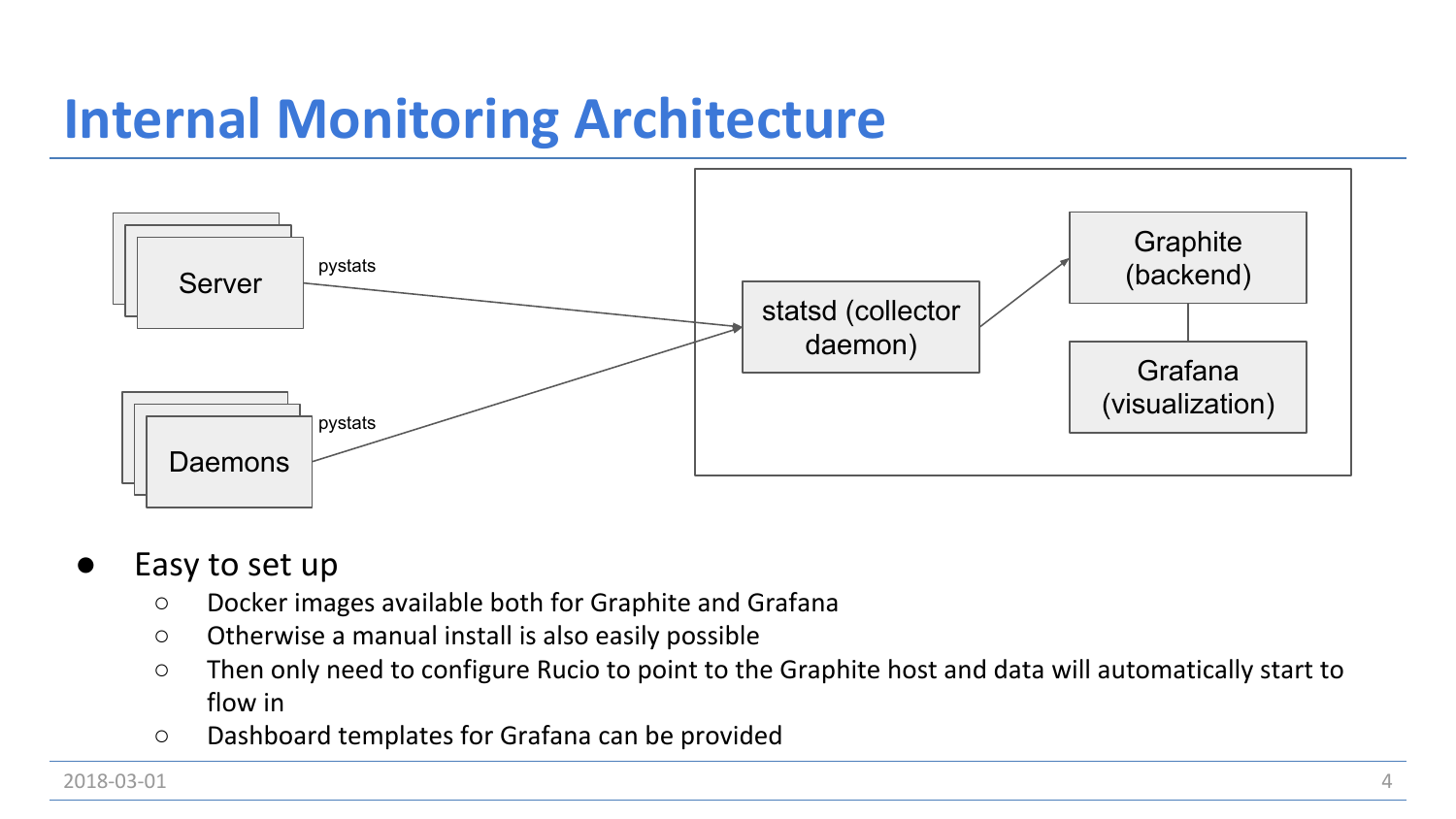### **Events**

- **●** Way to generate messages in Rucio to communicate to other systems and for monitoring
- **●** Produced by different subsystems, e.g.,
	- **○** Transfers completed or failed by transfer daemon
	- **○** Deletion completed or failed by deletion daemon
- **●** Messages daemon takes car of distributing the messages
- **●** Supports different types of delivery: e.g., ActiveMQ, email …
- **●** ActiveMQ can be used as a buffer and to distribute the messages to different consumers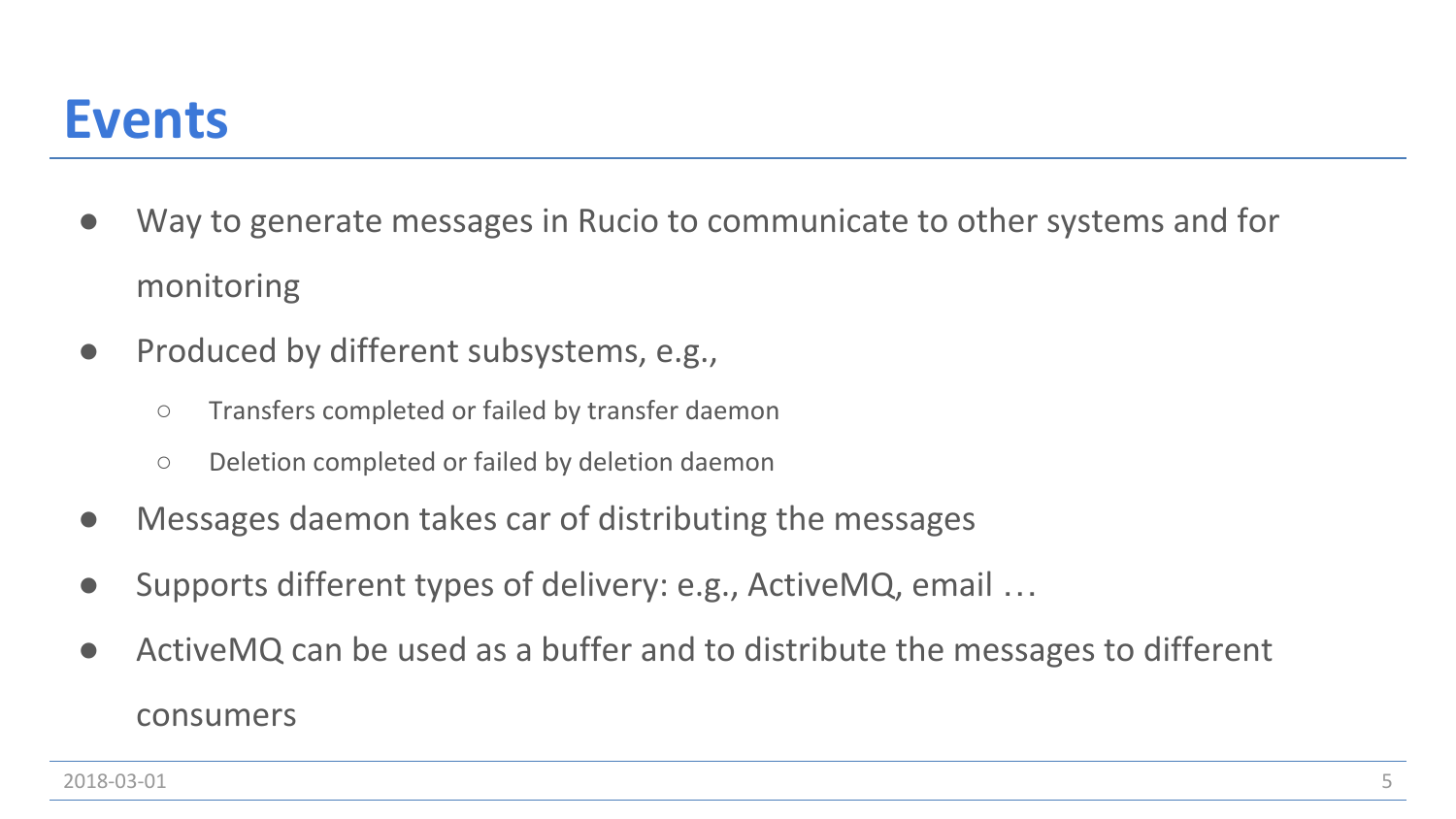#### Example Event

| t payload.account               | $\sim$                                                                                                                                                             |
|---------------------------------|--------------------------------------------------------------------------------------------------------------------------------------------------------------------|
| t payload.activity              | Data Rebalancing                                                                                                                                                   |
| # payload.bytes                 | 1,065,577                                                                                                                                                          |
| t payload.checksum-adler        | 5c824f06                                                                                                                                                           |
| t payload.checksum-md5          | $\overline{\phantom{a}}$                                                                                                                                           |
| t payload.dst-rse               | BNL-0SG2_DATADISK                                                                                                                                                  |
| t payload.dst-type              | <b>DISK</b>                                                                                                                                                        |
| payload.dst-url                 | srm://dcsrm.usatlas.bnl.gov:8443/srm/managerv2?SFN=/pnfs/usatlas.bnl.gov/BNLT0D1/rucio/mc15_13TeV/dd/15/EVNT.07917213._203457.pool.root.1                          |
| # payload.duration              | 12                                                                                                                                                                 |
| t payload.guid                  | $\sim$                                                                                                                                                             |
| t payload.name                  | EVNT.07917213._203457.pool.root.1                                                                                                                                  |
| t payload.previous-request-id - |                                                                                                                                                                    |
| t payload.protocol              | srm                                                                                                                                                                |
| payload.reason                  |                                                                                                                                                                    |
| t payload.request-id            | 7ecd6d9b5de64bb6b89ee03d4c4dfd56                                                                                                                                   |
| t payload.scope                 | $mc15_13TeV$                                                                                                                                                       |
| t payload.src-rse               | TAIWAN-LCG2_DATADISK                                                                                                                                               |
| t payload.src-type              | <b>DISK</b>                                                                                                                                                        |
| t payload.src-url               | srm://f-dpm001.grid.sinica.edu.tw:8446/srm/managerv2?SFN=/dpm/grid.sinica.edu.tw/home/atlas/atlasdatadisk/rucio/mc15_13TeV/dd/15/EVNT.07917213._203457.pool.root.1 |
| O payload.started_at            | February 27th 2018, 14:07:31.000                                                                                                                                   |
| O payload.submitted_at          | February 27th 2018, 13:54:11.000                                                                                                                                   |
| t payload.tool-id               | rucio-conveyor                                                                                                                                                     |
| t payload.transfer-endpoint     | https://fts.usatlas.bnl.gov:8446                                                                                                                                   |
| t payload.transfer-id           | b6b9cb4c-ad94-506a-82ee-fb7ae492303b                                                                                                                               |
| t payload.transfer-link         | https://fts.usatlas.bnl.gov:8449/fts3/ftsmon/#/job/b6b9cb4c-ad94-506a-82ee-fb7ae492303b                                                                            |
| O payload.transferred_at        | February 27th 2018, 14:07:43.000                                                                                                                                   |
| t tags                          | ites                                                                                                                                                               |
| t type                          | transfer-done                                                                                                                                                      |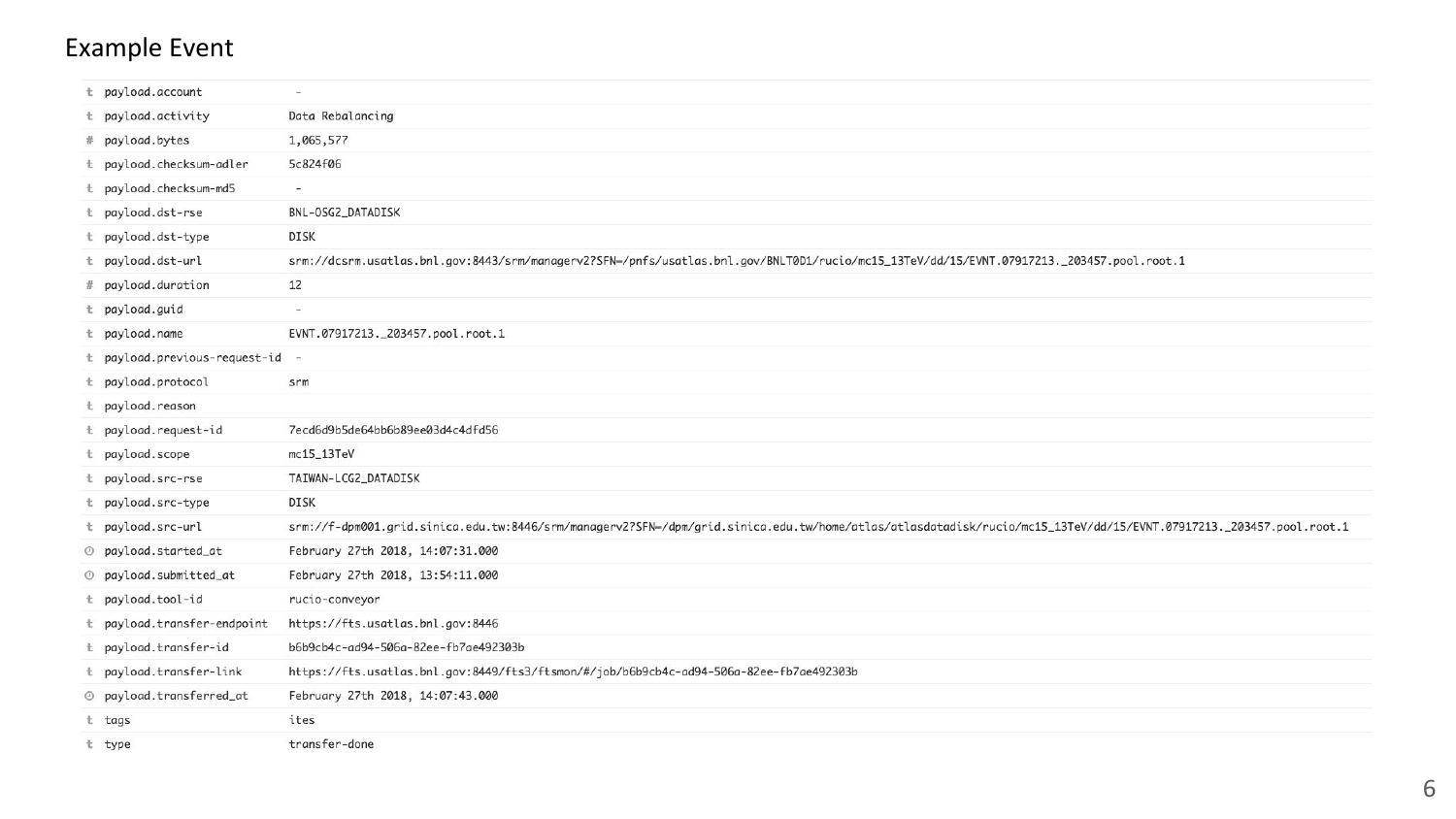### **Traces**

- **●** Client reports to monitor data access
- **●** Rucio provides a central server endpoint to collect traces
- **●** Clients can be easily instrumentalized to send traces without big impact on the client
- **●** For ATLAS the traces are sent by
	- **○** pilots for grid job accesses
	- **○** Command line tools for local uploads/downloads
	- **○** WebUI for downloads
- Server forwards the messages to ActiveMQ
- **●** From there can be handled like events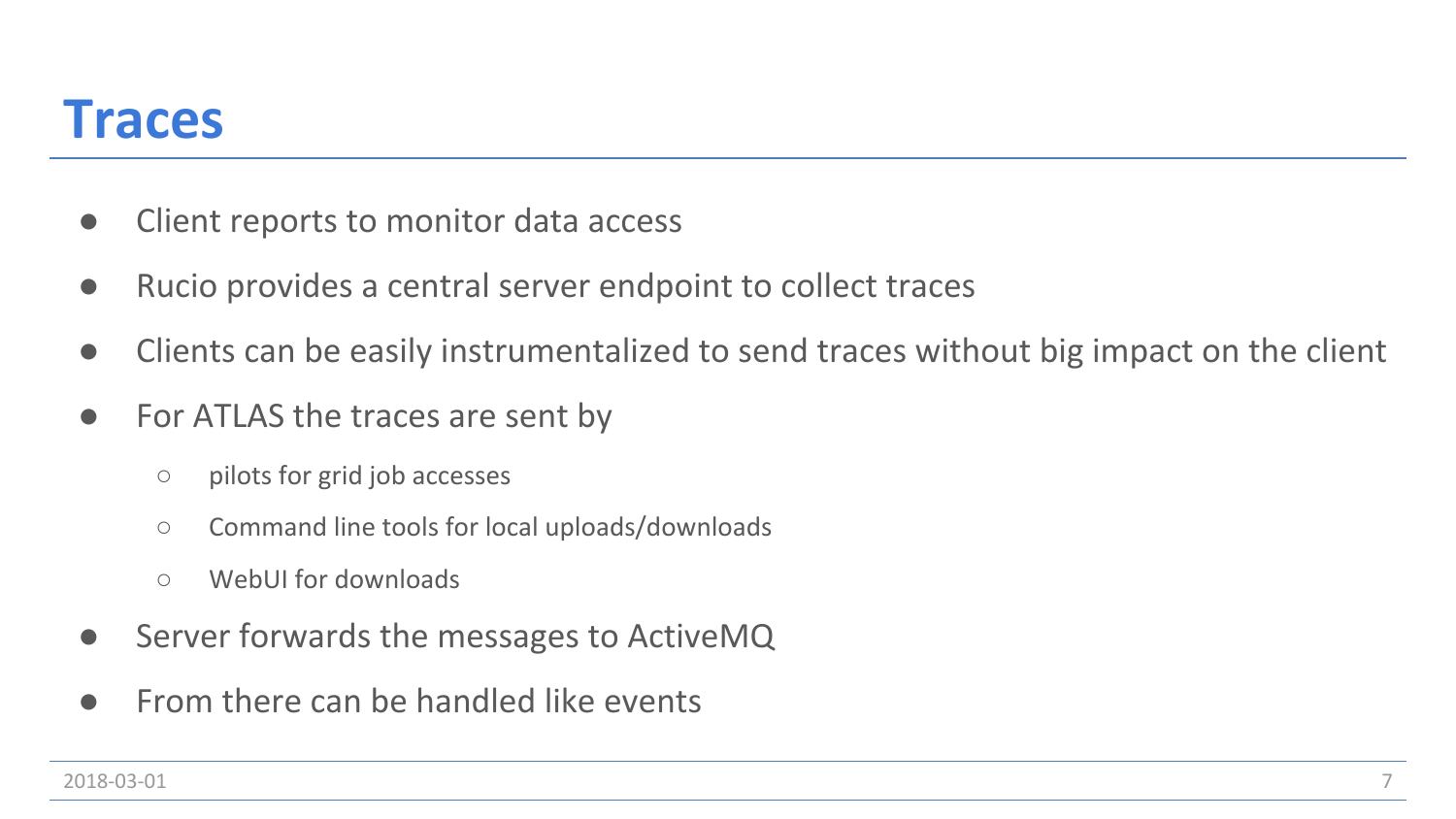#### Example Trace

| t appid                                | 3846364849                                                                                                                                                    |
|----------------------------------------|---------------------------------------------------------------------------------------------------------------------------------------------------------------|
| # catStart                             | 1,519,741,991.094                                                                                                                                             |
| t clientState                          | DONE                                                                                                                                                          |
| t dataset                              | data15_13TeV:data15_13TeV.00276336.physics_Main.merge.A0D.r7562_p2521_tid07709524_00                                                                          |
| ? duid                                 | $\mathbf{A}$ -                                                                                                                                                |
| t eventType                            | get_sm_a                                                                                                                                                      |
| t eventVersion                         | pilot3                                                                                                                                                        |
| t filename                             | AOD.07709524._000022.pool.root.1                                                                                                                              |
| # filesize                             | 3.015GB                                                                                                                                                       |
| t guid                                 | FA5BE042BC79D447BA373BA4D404770A                                                                                                                              |
| t hostname                             | wn001.rc.cuhk.edu.hk                                                                                                                                          |
| t ip                                   | 10.68.8.22                                                                                                                                                    |
| t localSite                            | HK-LCG2_DATADISK                                                                                                                                              |
| t pq                                   | ANALY_HK-LCG2_ARC                                                                                                                                             |
| t protocol                             | gfalcopy                                                                                                                                                      |
| # relativeStart                        | 1,519,741,991.096                                                                                                                                             |
| t remoteSite                           | HK-LCG2_DATADISK                                                                                                                                              |
| t scope                                | data15_13TeV                                                                                                                                                  |
| t stateReason                          | OK                                                                                                                                                            |
| t taskid                               | $\mathsf{Z}$                                                                                                                                                  |
| $#$ timeEnd                            | 1,519,742,013.702                                                                                                                                             |
| # timeStart                            | 1,519,741,975.974                                                                                                                                             |
| t traceId                              | b489496ad8ab41ed8ebcdb90833c2d9f                                                                                                                              |
| t traceIp                              | :: ffff: 137.189.4.133                                                                                                                                        |
| @ traceTimeentry                       | February 27th 2018, 15:34:08.406                                                                                                                              |
| # traceTimeentryUnix 1,519,742,048.406 |                                                                                                                                                               |
| # transferStart                        | 1,519,741,991.096                                                                                                                                             |
| t type                                 | rucio-trace                                                                                                                                                   |
| t url                                  | srm://se01.atlas.cuhk.edu.hk:8446/srm/managerv2?SFN=/dpm/atlas.cuhk.edu.hk/home/atlas/atlasdatadisk/rucio/data15_13TeV/f5/0e/A0D.07709524._000022.pool.root.1 |
| t usr                                  | d5081bac388de4604adc174ae8fde8c7                                                                                                                              |
| t usrdn                                | /DC=ch/DC=cern/OU=Organic Units/OU=Users/CN=gangarbt/CN=660595/CN=Robot: Ganga Robot/CN=proxy                                                                 |
| t uuid                                 | 32ad6bd6fe3f4b6e0d7c4c80d351c8aa                                                                                                                              |
| # validateStart                        | 1,519,742,008.99                                                                                                                                              |

8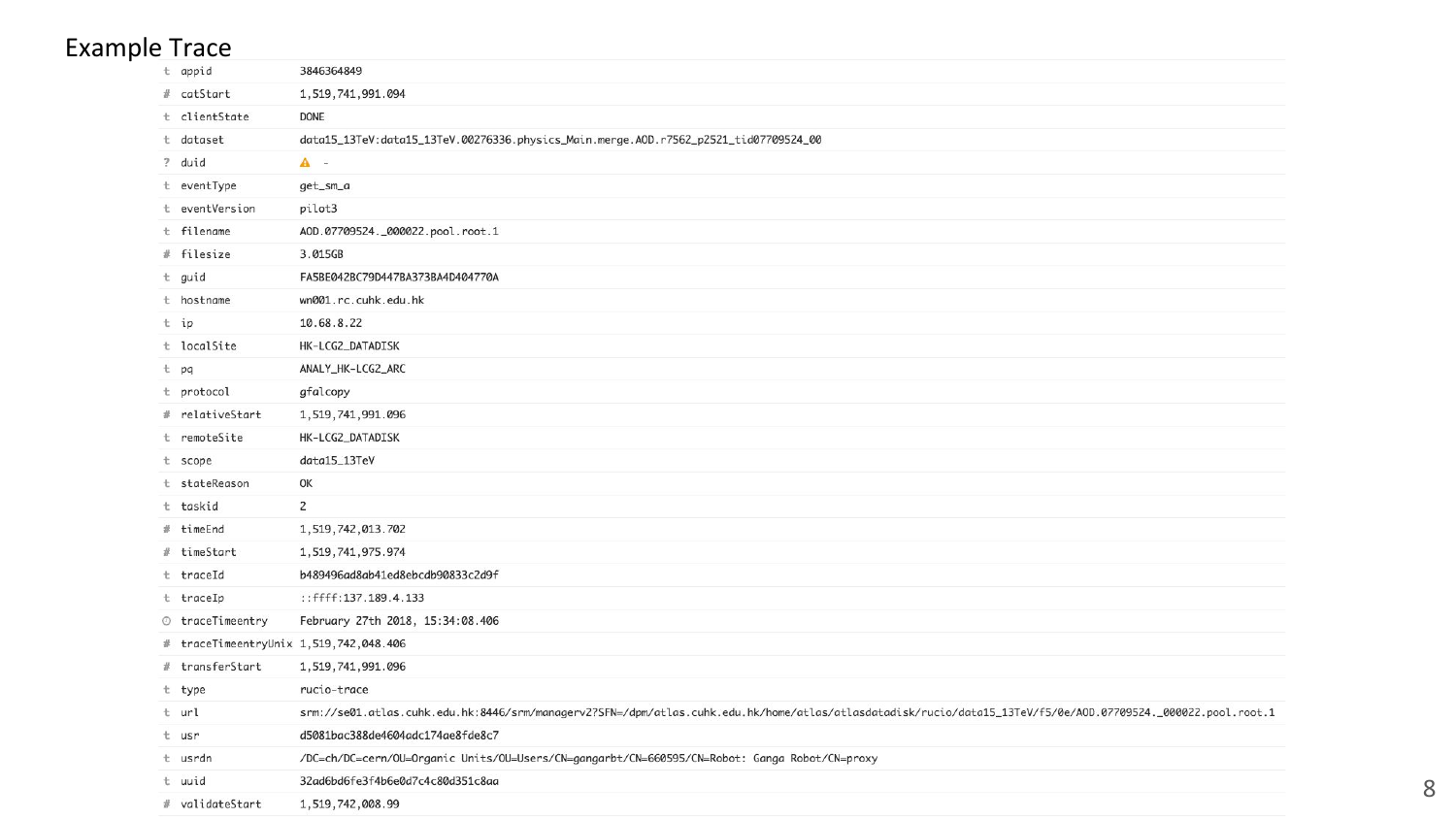## **Monitoring**

- **●** Transfer and deletion monitoring can build using open source technologies
- Events and traces can be streamed to Elasticsearch using tools like logstash
- **●** From there they can be used for different use cases:
	- **○** Dashboards for global transfer monitoring
	- **○** Detailed transfer failure monitoring
	- **○** Site monitoring
	- **○** Popularity monitoring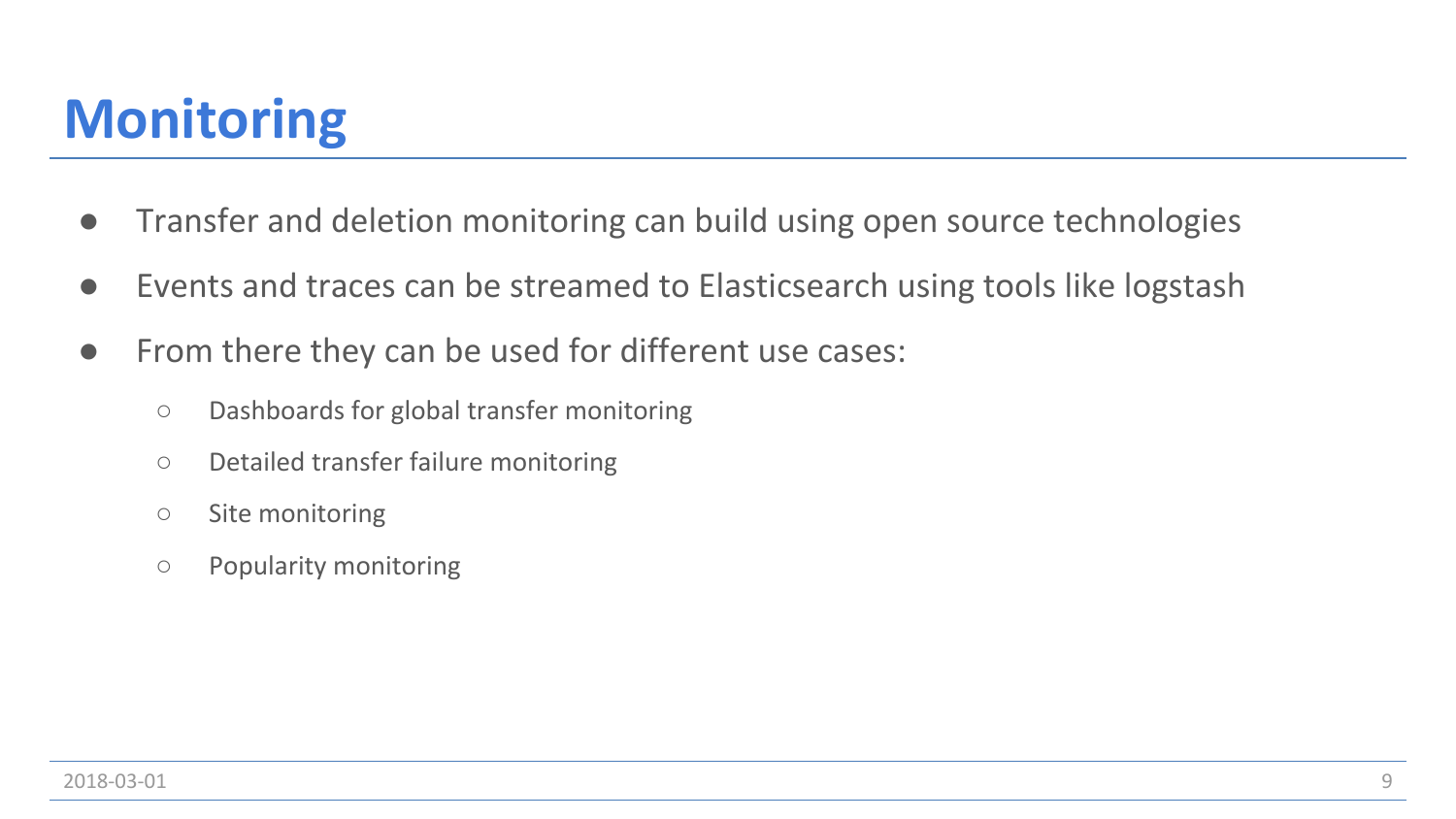## **Advanced Transfer/Deletion Monitoring**

- **●** Advanced workflow possible If the amount of events become too much to handle directly
- **●** In ATLAS also extra information like topology needed
- **●** ATLAS DDM dashboard based on online processing using Apache Kafka and Spark to aggregate data and enrich
- Written to InfluxDB which is faster for time series
- **●** Grafana used for visualization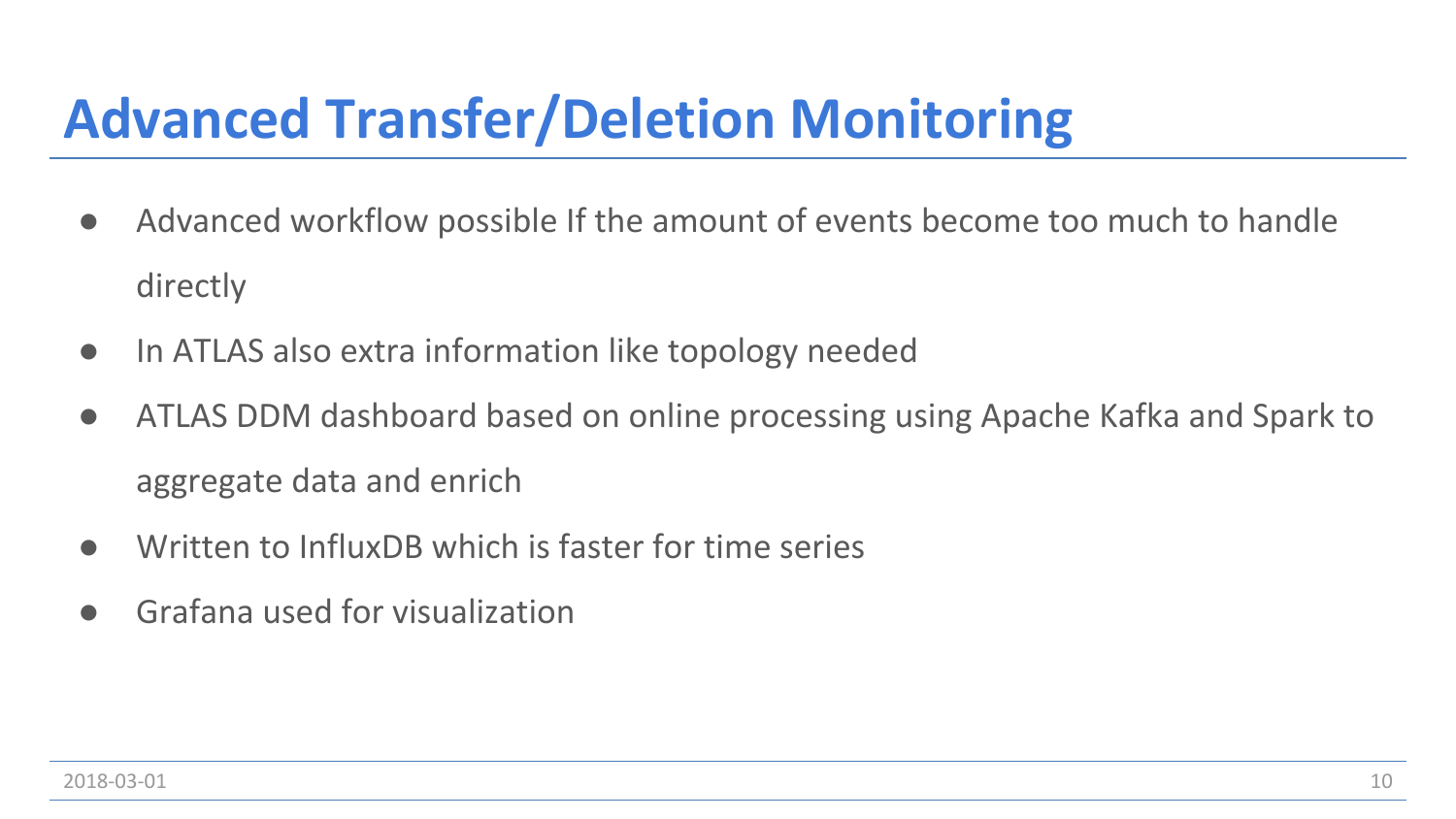

2018-03-01 11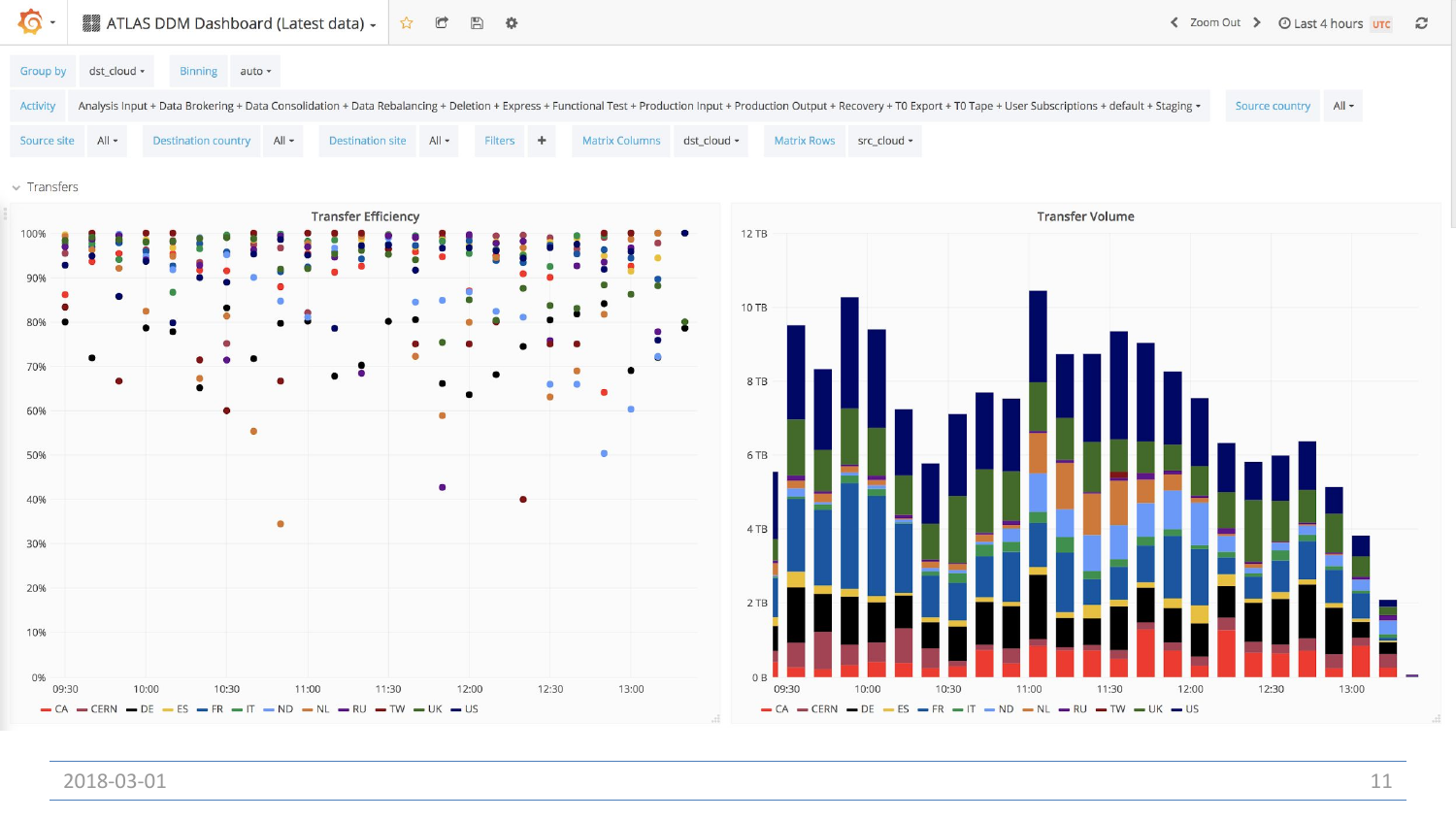### **Popularity based deletion**

- **●** Daemon available that reads traces from ActiveMQ
- **●** Updates the last accessed date for file and dataset replicas
- **●** When space is needed at site deletion agent ranks by last accessed data
- **●** Remove least used replicas first
- **●** I.e., a replica can stay at an RSE if continued to be used and enough space available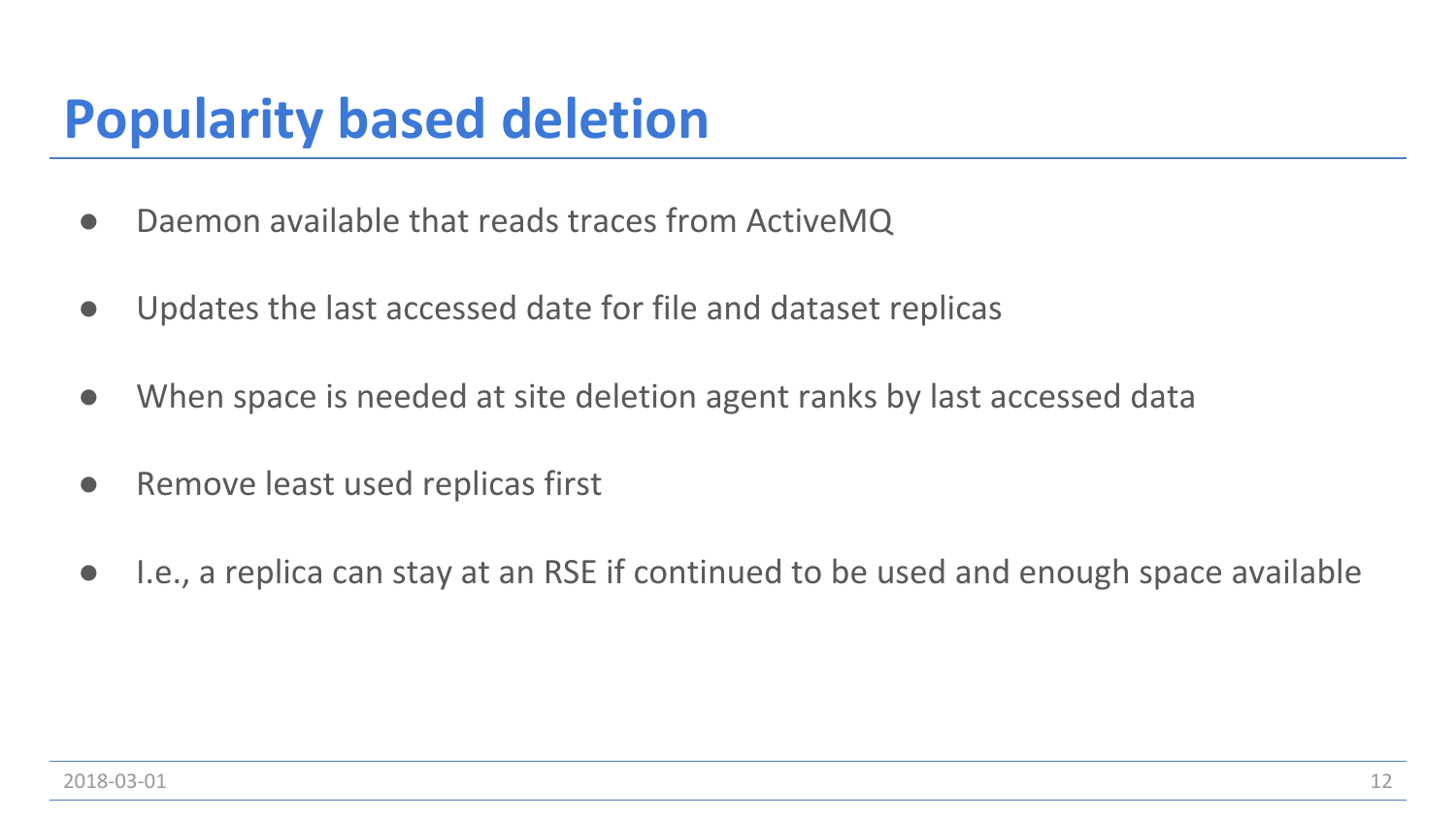### **Popularity based replication**

- **●** Daemon to automatically create replicas of popular data
- **●** Identifies popular data by scanning input dataset of new jobs
- **●** Then can use different metrics to check if new replica could be needed:
	- **○** Past popularity using traces
	- **○** Already available replicas
	- **○** Network bandwidth between possible source and destination sites
	- **○** Free space
	- **○** Computing resources
- **●** Registered new rule with limited lifetime in Rucio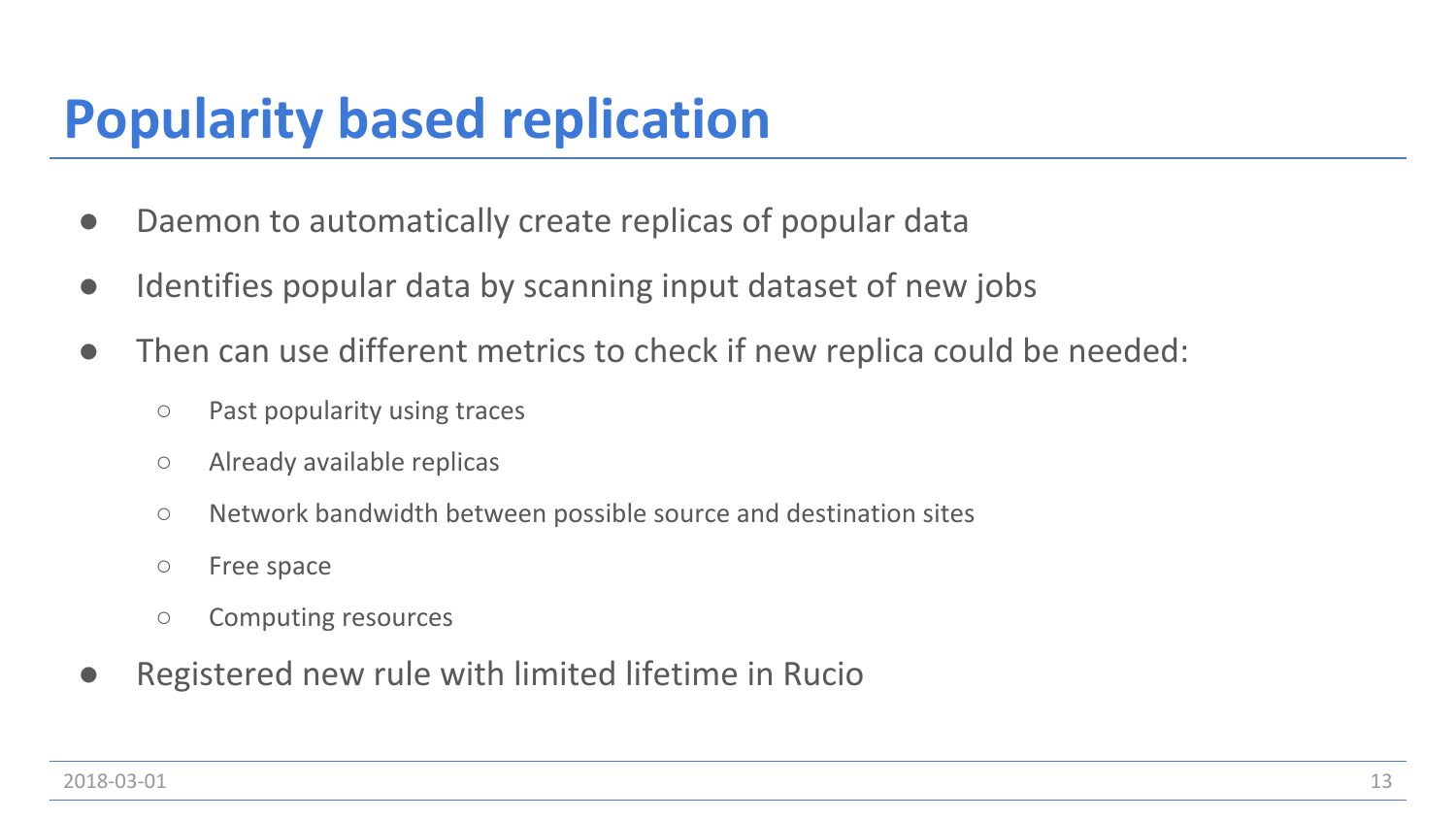### **Automatic data rebalancing**

- **●** Daemon to automatically rebalance data from RSEs that are running full to free RSEs
- **●** Usually this is a cumbersome tasks but it is a good candidate for automation
- Data is selected based on policies, age, etc.
- **●** Interesting metric to measure is the ratio between resident and cache data

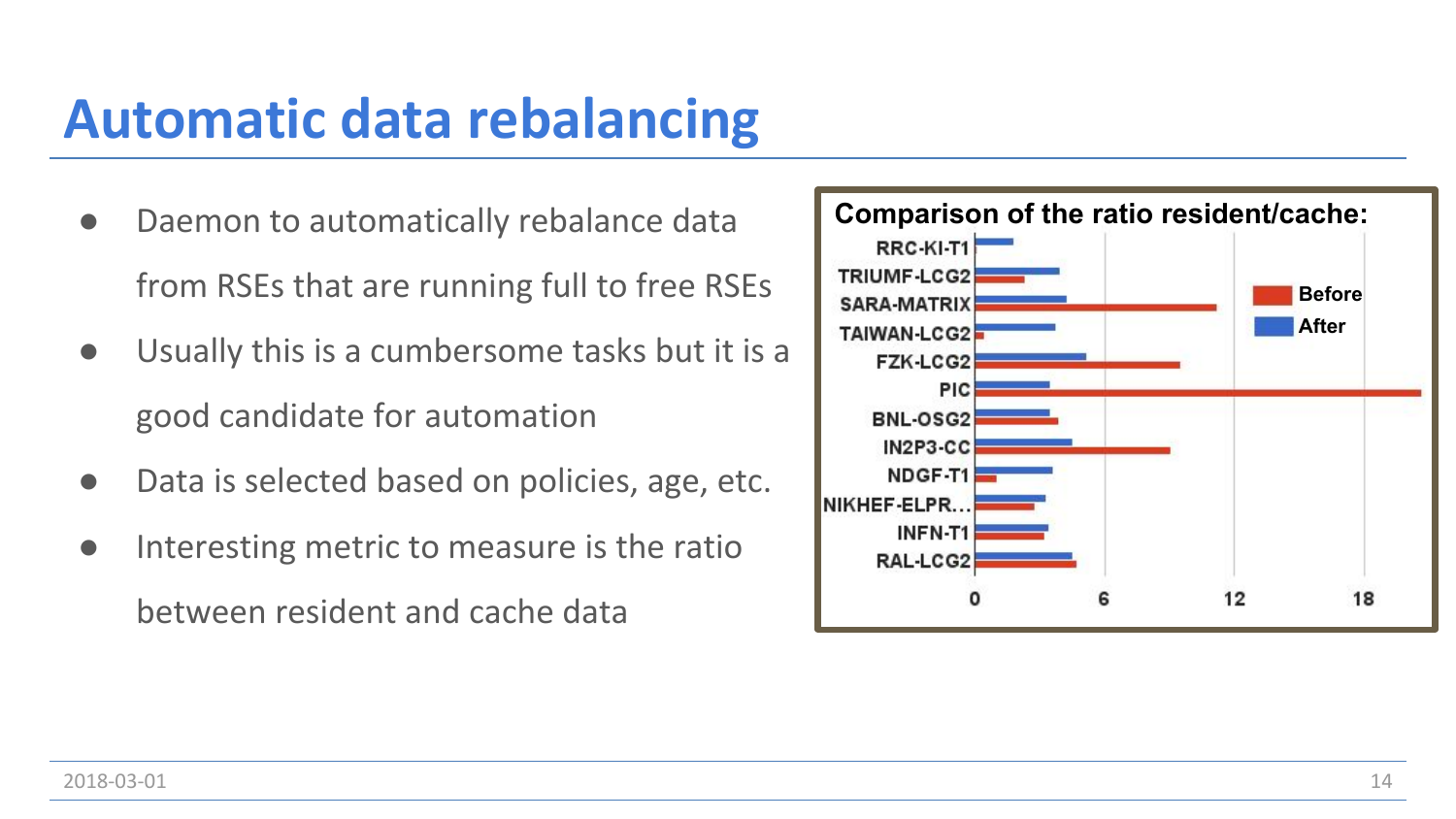

If you have a question but don't get the chance to ask it directly during the session, you can do it here:<https://goo.gl/BdSGoC> 15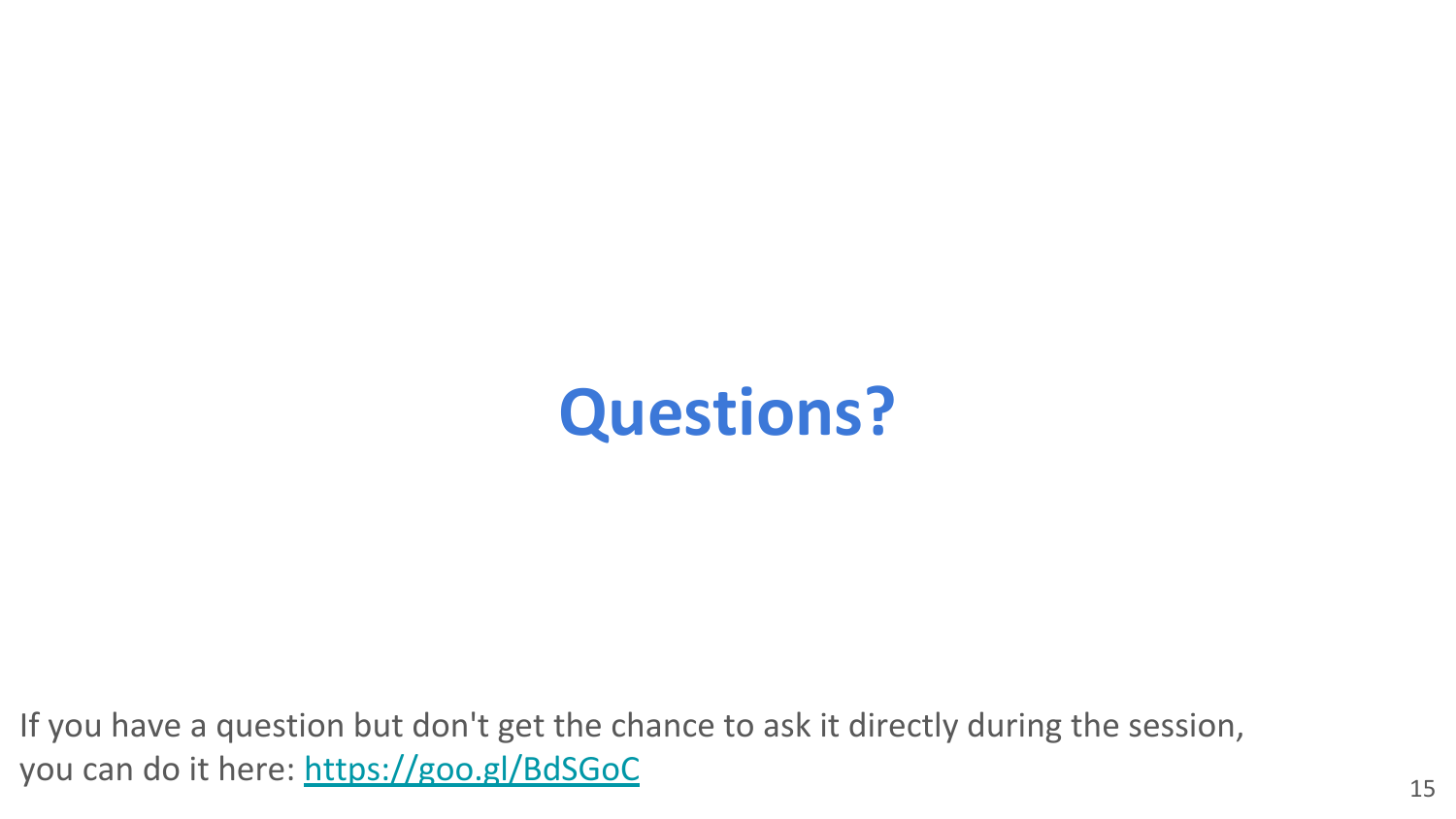### **Traces / Events architecture**